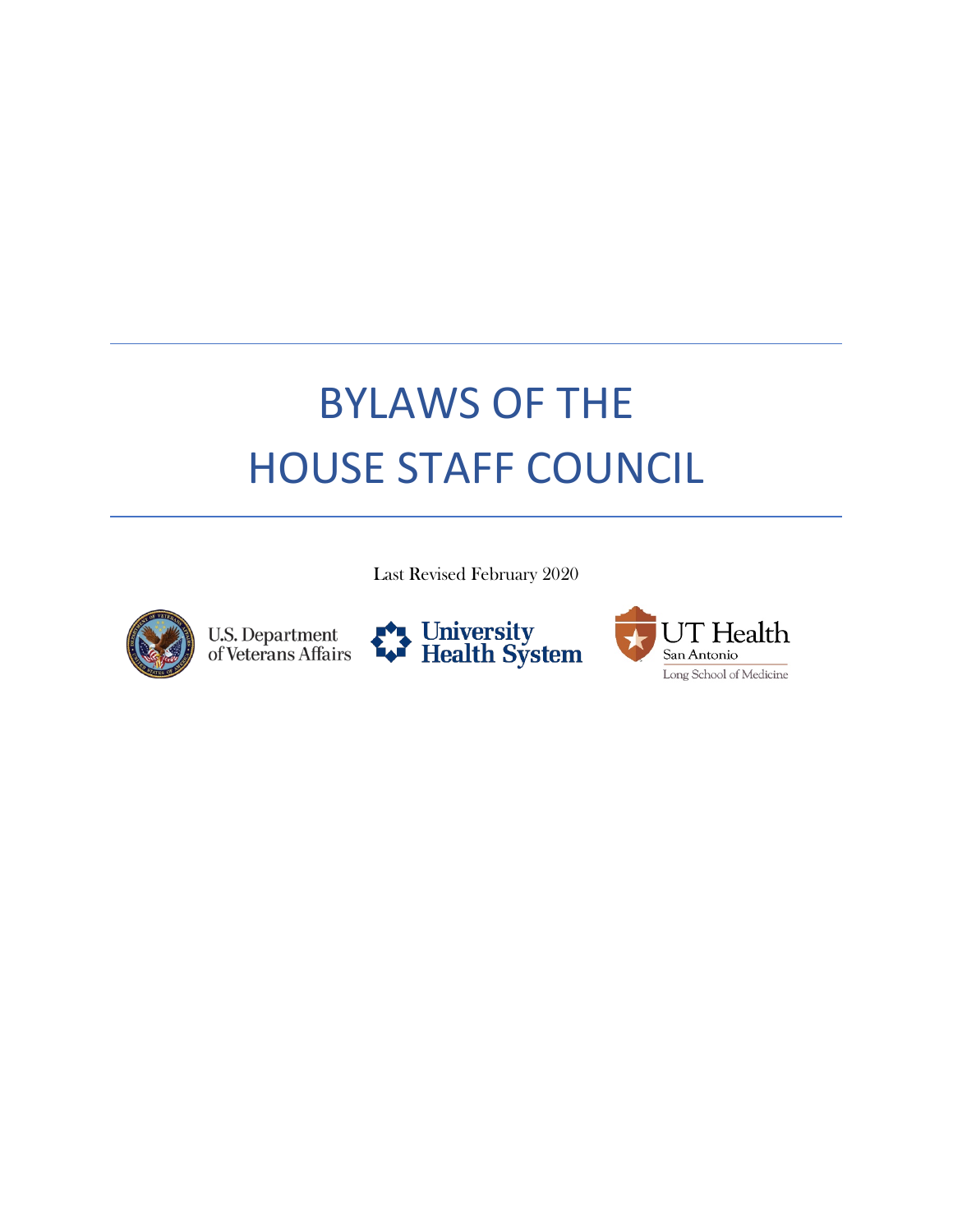# **INDEX OF CONTENTS**

|                              | 3              |
|------------------------------|----------------|
|                              | $\overline{3}$ |
|                              |                |
|                              |                |
|                              | $\overline{4}$ |
|                              |                |
|                              |                |
|                              | $\overline{4}$ |
|                              |                |
|                              |                |
|                              |                |
|                              |                |
|                              |                |
|                              | $\overline{7}$ |
|                              |                |
|                              |                |
|                              |                |
|                              |                |
|                              | 8              |
|                              |                |
|                              |                |
|                              |                |
|                              |                |
|                              |                |
|                              |                |
|                              |                |
|                              |                |
|                              | 10             |
|                              |                |
|                              |                |
|                              | 11             |
|                              |                |
|                              |                |
|                              | 12             |
|                              |                |
|                              |                |
|                              |                |
| <b>ARTICLE X: AMENDMENTS</b> | 12             |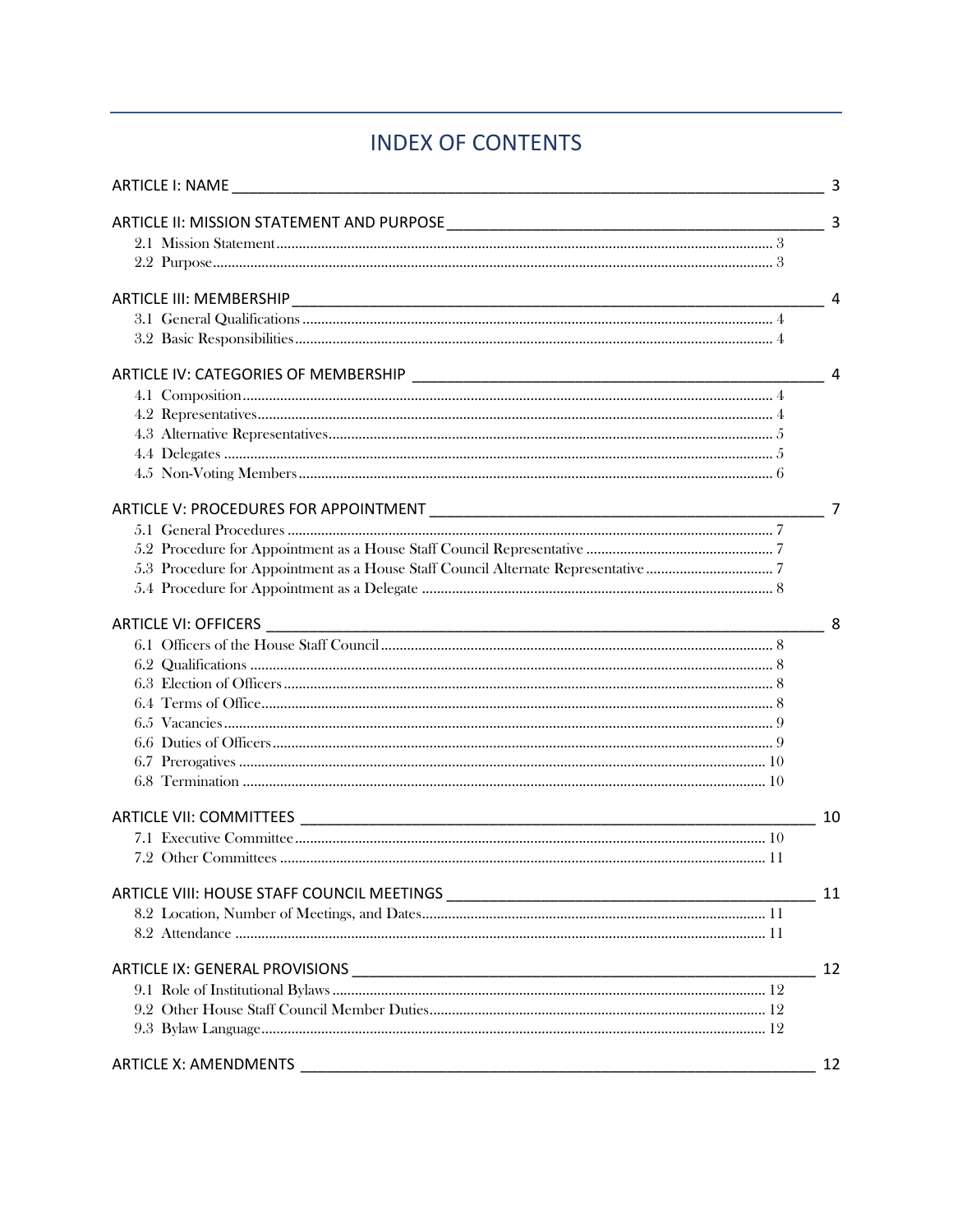#### <span id="page-2-0"></span>**ARTICLE I:**

#### NAME

<span id="page-2-1"></span>The name of this organization is the House Staff Council (HSC) of the Long School of Medicine (LSOM), University of Texas Health San Antonio, University Health System (UHS) and South Texas Veterans Health Care System (STVHCS). The organization will hereafter be referred to as the House Staff Council.

# **ARTICLE** II: MISSION STATEMENT AND PURPOSE

#### <span id="page-2-2"></span>2.1 Mission Statement

The practice of medicine has proven to be an ever-changing profession. As members of this profession, we, the House Staff, hold a unique position as physicians receiving specialty training. As such, we have different views of the profession, its activities in patient care, and its organization, as well as, different needs and grievances. The HSC will, to the best of our ability, represent the views, needs, and grievances of the House Staff in order to positively influence the direction of change of the profession, its organization, and our community.

#### <span id="page-2-3"></span>2.2 Purpose

The purposes of this organization are:

- 2.2-1. To foster communication between the administrative organizations of the LSOM, UHS and STVHCS, hereafter collectively referred as the "Administration".
- 2.2-2. To foster communication among the House Staff from different departments and divisions.
- 2.2-3. To provide the means by which the House Staff can actively participate in the formation and change of policies that affect the quality of patient care.
- 2.2-4. To provide the means by which the House Staff can monitor the quality of benefits provided by our parent institution(s).
- 2.2-5. To provide the means by which the House Staff can be a self-governing body.
- 2.2-6. To provide a mechanism for open relations and accountability of Administration to the House Staff.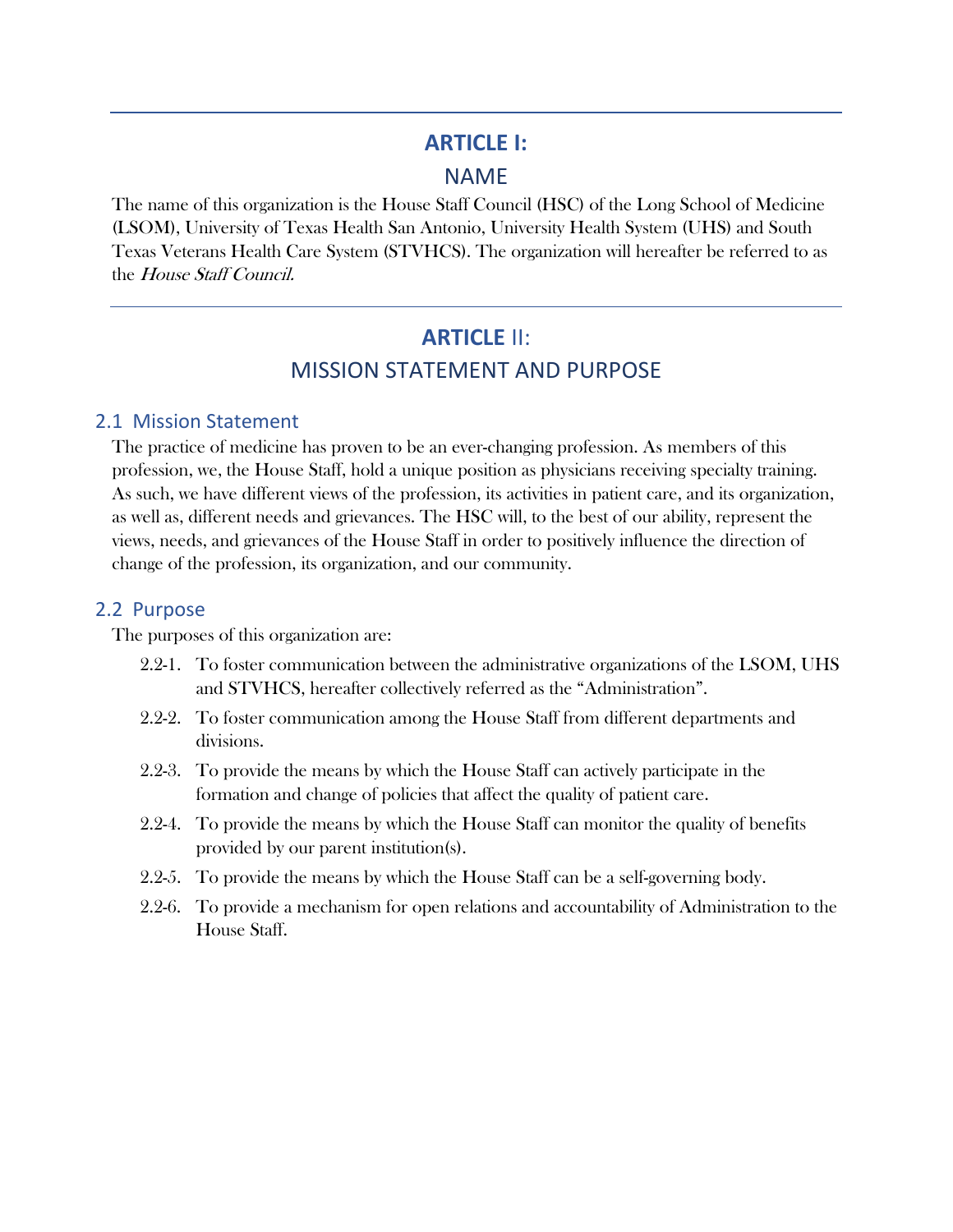# **ARTICLE** III: **MEMBERSHIP**

#### <span id="page-3-1"></span><span id="page-3-0"></span>3.1 General Qualifications

- 3.2-1. Each member must have an active appointment in a LSOM sponsored graduate medical education program of the LSOM at the time of his or her appointment to the House Staff Council.
- 3.2-2. Each member must be in good standing with the Administration at the time of his or her appointment and throughout the time they serve on the HSC.
- 3.2-3. No aspect of membership shall be denied on basis of race, religion, color, sex, age, national origin, or any other criterion lacking professional justification.

### <span id="page-3-2"></span>3.2 Basic Responsibilities

- 3.2-1. To represent those qualities professionally desirable in a House Staff.
- 3.2-2. To provide informative reports, either written or verbal, at HSC meetings.
- <span id="page-3-3"></span>3.2-3. To initiate resolutions which will define the HSC's position on various administrative and medical issues, and provide goals for initiating change.

# **ARTICLE** IV: CATEGORIES OF MEMBERSHIP

#### <span id="page-3-4"></span>4.1 Composition

The House Staff Council shall consist of Officer, Representative, Alternate Representative, Delegate and Non-voting Member categories.

## <span id="page-3-5"></span>4.2 Representatives

#### *4.2-1 Qualifications*

Representatives shall consist of members of House Staff each of whom

- Meet the qualifications set forth in Sections 3.1-1 through 3.1-3.
- Have been elected by their respective departments as set forth in Section 5.2.

#### *4.2-2 Prerogatives*

The prerogatives of Representative are:

- To vote on issues brought up in House Staff Council meetings.
- To serve on HSC committees. Each Representative may serve on one or more than one committee as desired and appointed.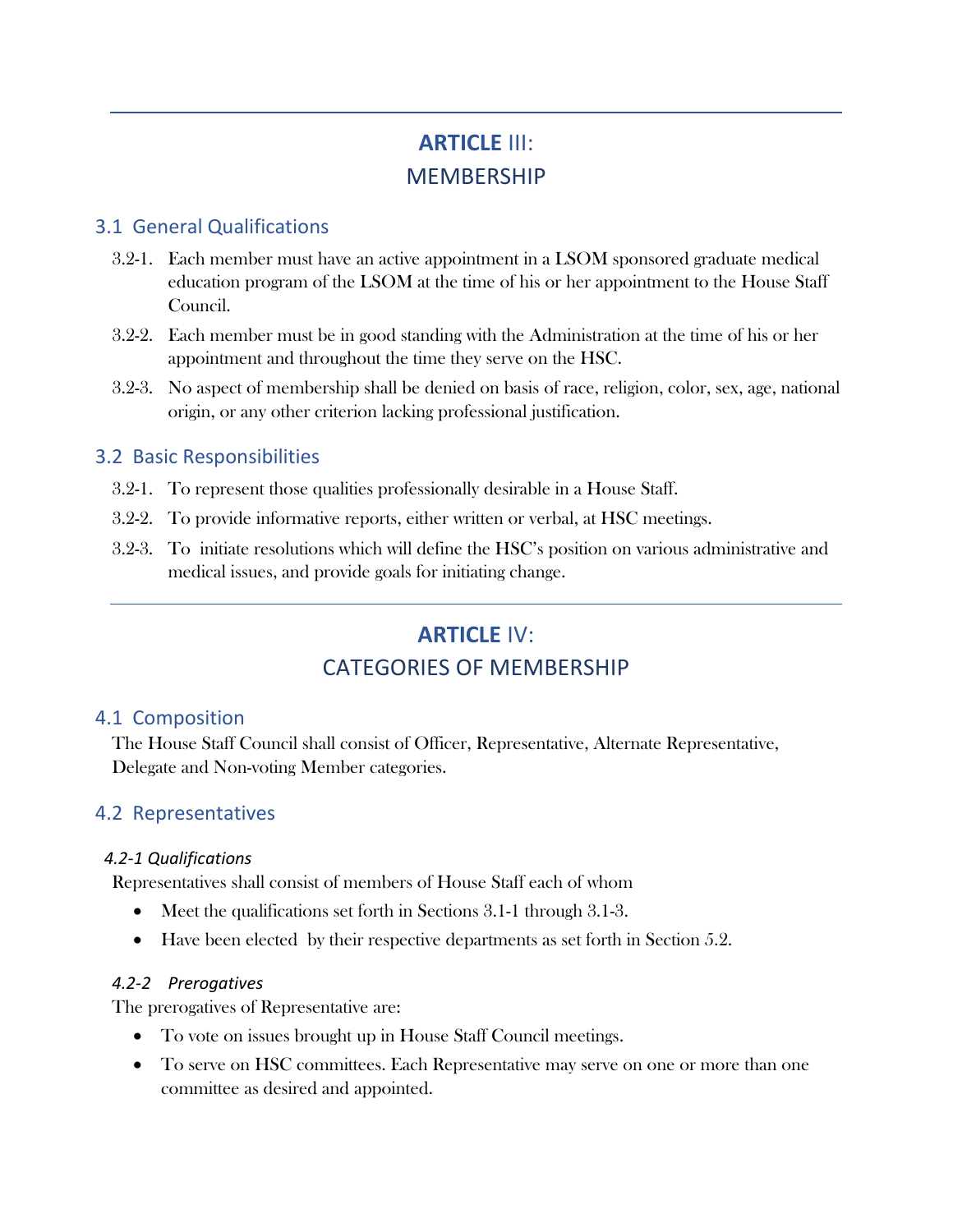- To pass the voting privilege to the designated Alternate Representative from the same department should the Representative be unable to attend a Council meeting.
- To vote for officers in the annual election.

#### *4.2-3 Responsibilities*

Each Representative shall:

- Continue to meet the basic responsibilities as set forth in Section 3.2.
- Attend at least three-fourths of HSC forums. A representative who is unable to attend at least three-fourths of HSC forums but designates an Alternate to take his/her place so that the combined attendance of the Representative and Alternate Representative is at least three-fourths of HSC forums shall be considered to have met the attendance requirement.
- Represent the views, policies, needs and grievances of the Representative's respective department.
- Notify the Alternate Representative when unable to attend a General Council meeting.

# <span id="page-4-0"></span>4.3 Alternative Representatives

#### *4.3-1 Qualifications*

Alternate Representative shall consist of members of the House Staff each of whom:

- Meet the qualifications set forth in Sections 3.1-1 through 3.1-3.
- Have been appointed by their respective department as set forth in Section 5.3.

#### *4.3-2 Prerogatives*

The prerogative of the Alternate Representative is:

- To vote on issues arising in HSC forums in the absence of the Representative of the same department to whom the Alternate is designated.
- To vote for officers in the annual election.

#### *4.3-3 Responsibilities*

Each Alternate Representative shall:

- Continue to meet the basic responsibilities set forth in Section 3.2.
- Attend HSC forums in the absence of the Representative of the same department to whom the Alternate Representative is designated.
- Represent the views, policies, needs and grievances of the Alternate Representative's respective department.

## <span id="page-4-1"></span>4.4 Delegates

#### *4.4-1 Qualifications*

The Delegate shall consist of members of the House Staff each of whom: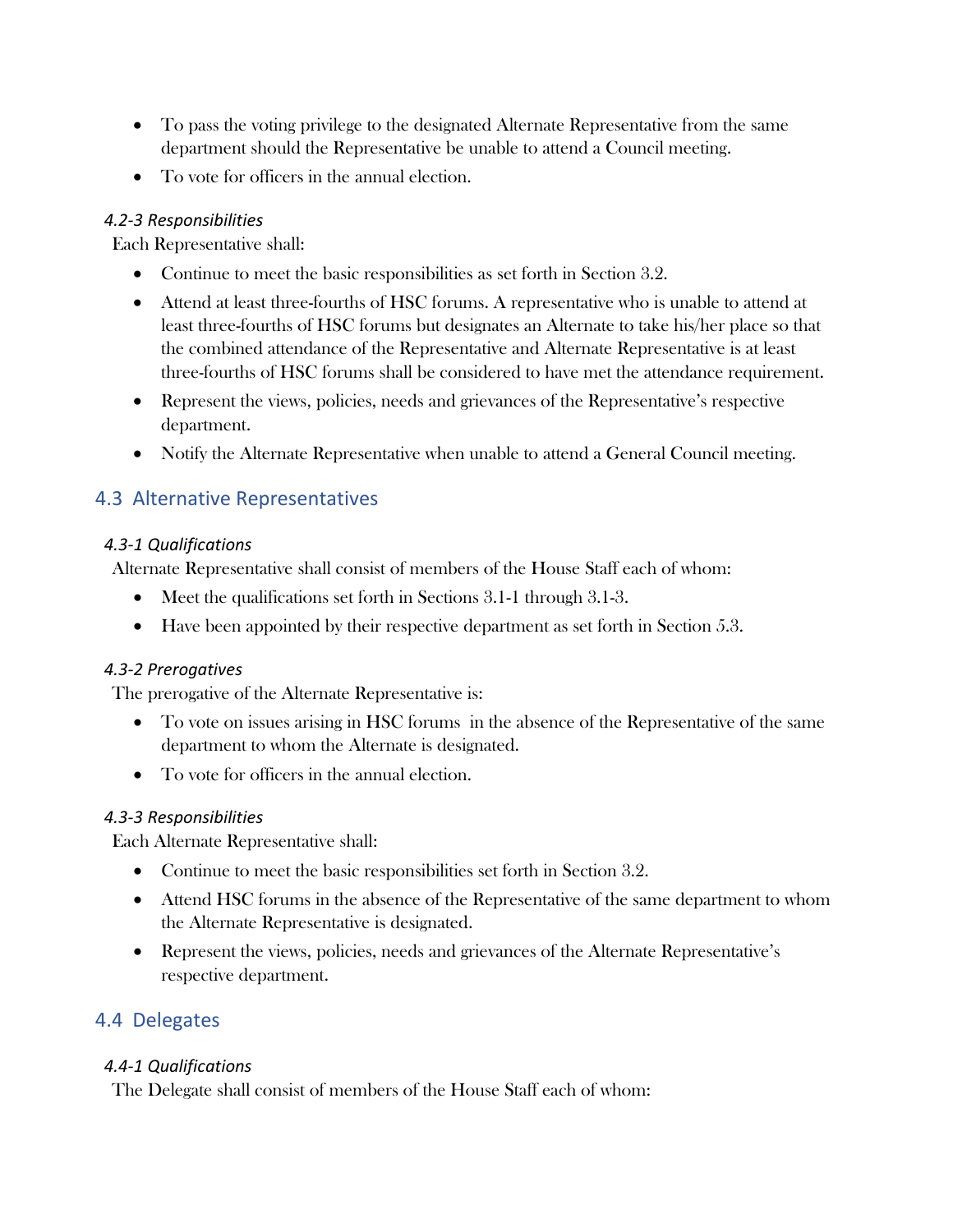- Meet the qualifications set forth in Sections 3.1-1 through 3.1-3.
- Have been appointed by the HSC Executive Committee as set forth in Section 5.4.

#### *4.4-2 Prerogatives*

The prerogatives of the Delegate are:

- To serve on committees of LSOM, UHS, and/or STVHCS which include a committee seat for House Staff members.
- To vote for officers in the annual election.

#### *4.4-3 Responsibilities*

Each Delegate shall:

- Attend the minimum number of committee meetings as set forth by the committee upon which they serve.
- Provide a summary, written and/or verbal, of topics discussed in their respective committees to the Vice President of the HSC prior to the first day of each month.

# <span id="page-5-0"></span>4.5 Non-Voting Members

#### *4.5-1 Qualifications*

Non-voting Members shall consist of members of the House Staff each of whom:

- Meet the qualifications set forth in Sections 3.1-1 through 3.1-3.
- Have attended at least 50% of the number of meetings in any one academic year.

#### *4.5-2 Prerogatives*

The prerogatives of Non-voting Members are:

- To run for office in the annual election.
- To vote for officers in the annual election.
- To serve on HSC committees as non-voting members.
- In the event that neither the Representative nor the Alternative Representative of a department is present at a meeting of the HSC, a Non-voting Member from that department may vote in lieu of the Representative or Alternative Representative.

#### *4.5-3 Responsibilities*

Each Non-voting Member shall attend at least 50% of the number of meetings in any one academic year. Once a member of the House Staff has attended 50% of the HSC forums in any one academic year, the HSC will recognize said member as a Non-voting member of the HSC at which time the prerogatives above will be granted.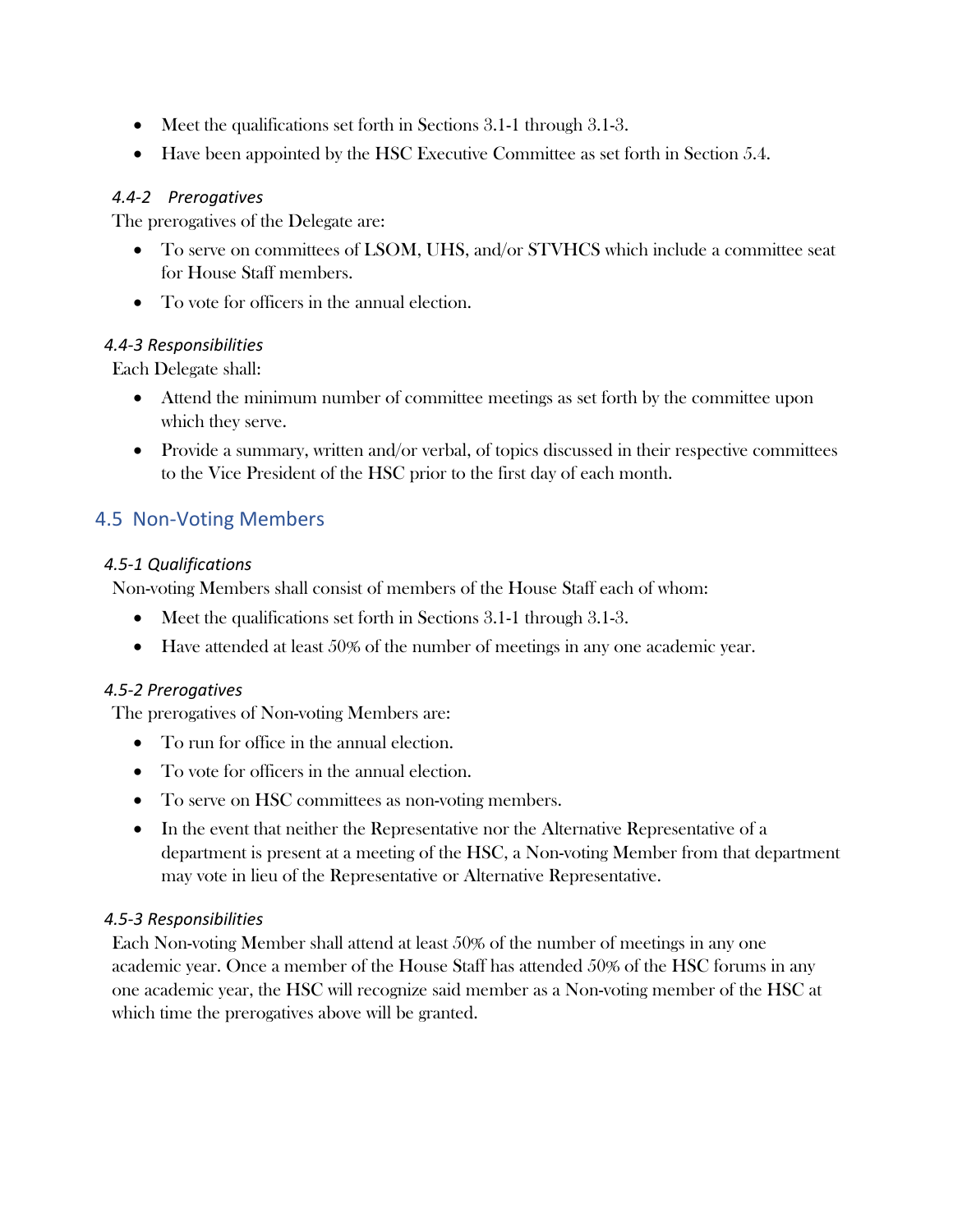# **ARTICLE** V: PROCEDURES FOR APPOINTMENT

## <span id="page-6-1"></span><span id="page-6-0"></span>5.1 General Procedures

5.1-1 Each Representative, Alternate Representative and Delegate shall be serve for a one year term. Representative, Alternate Representative and Delegates shall take office on April 1st of the year of their election.

5.1-2 Election date shall be set by the Executive Committee of the HSC.

5.1-3 Notification to HSC members of upcoming peer-selected elections shall occur no less than thirty (30) days prior to April 1st.

# <span id="page-6-2"></span>5.2 Procedure for Appointment as a House Staff Council Representative

- 5.3-1. Residents in each department shall have the option of appointing Representatives to the HSC. The number of Representatives to be appointed from each department will be based on the number of House Staff in that department according to the following criteria:
	- A department with house staff greater than  $100$  shall appoint up to five  $(5)$ Representatives.
	- A department with house staff between 60 and 99 shall appoint up to four (4) Representatives.
	- A department with house staff between 30 and 59 shall appoint up to three (3) Representatives.
	- A department with house staff between 15 and 29 shall appoint up to two  $(2)$ Representatives.
	- A department with house staff less than 15 shall appoint one (1) Representative.
- 5.3-2. HSC Representatives must be peer selected, whether by election, voluntary service, or by any other means as the residents in each Department sees fit.
- 5.3-3. Each department, which has divisions, is encouraged to enlist Representatives from those divisions as well as from the department at large. The division will be determined by the HSC.

## <span id="page-6-3"></span>5.3 Procedure for Appointment as a House Staff Council Alternate Representative

- 5.4-1. Residents in each department shall have the option of appointing Alternate Representatives to the HSC the number of which shall be equal to or less than the number of Representative positions from that department as defined in Section 5.2.
- 5.4-2. HSC Alternate Representative must be peer selected, whether by election, voluntary service, or by any other means as residents in each Department sees fit in a manner similar to 5.2-2
- 5.4-3. Each department, which has divisions, is encouraged to enlist Alternate Representatives from those divisions as well as from the department at large.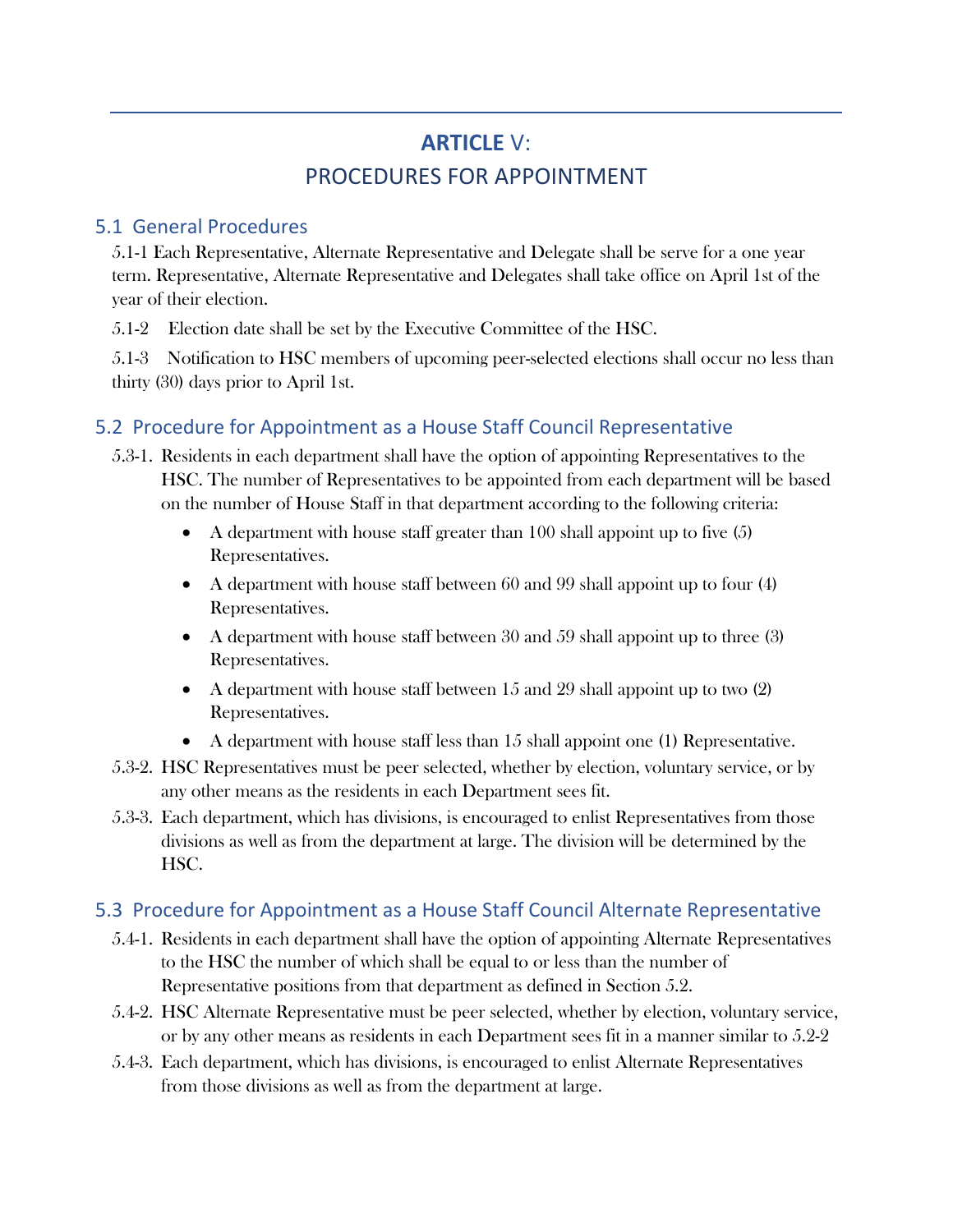#### <span id="page-7-0"></span>5.4 Procedure for Appointment as a Delegate

- 5.4-1. Delegates shall be appointed by the HSC Executive Committee based on an interest expressed by a member of the House Staff to serve on administrative committee.
- 5.4-2. Delegates may be Representatives, Alternate Representatives, or any other active House Staff member.
- 5.4-3. Delegates shall be able to serve on one or more than one administrative committee.
- <span id="page-7-1"></span>5.4-4. In the event that more Delegate candidates express desire for appointment on a committee than positions available on said committee, the HSC Executive Committee shall select among the candidates.

# **ARTICLE** VI: **OFFICERS**

## <span id="page-7-2"></span>6.1 Officers of the House Staff Council

The officers of the HSC shall be President, Vice President, Secretary and Treasurer.

#### <span id="page-7-3"></span>6.2 Qualifications

Each officer must meet the qualifications set forth in Sections 3.1-1 through 3.1-3.

#### <span id="page-7-4"></span>6.3 Election of Officers

- 7.2-1. Officers shall be elected annually from the members of the entire HSC including Officers, Representatives, Alternate Representatives, Delegates and Non-voting Members. Officers shall not be considered Representatives of any one department and therefore will not fill one of the Representative positions.
- 7.2-2. Election date shall be set by the Executive Committee of the HSC.
- 7.2-3. Notification to HSC members of upcoming elections shall occur no less than thirty (30) days prior to the said election.
- 7.2-4. Nominations will be open to any HSC member. Council members may nominate any other Council member or themselves.
- 7.2-5. In the case there are three or more candidates for one office, and no candidate receives a majority, the candidate receiving the fewest votes will be omitted from the next slate and successive ballots will be cast in this manner until one candidate receives the majority.

#### <span id="page-7-5"></span>6.4 Terms of Office

All officers shall serve for a term of one year. Officers shall take office on March  $1<sup>st</sup>$  of the year of their election. Incumbents may run for and be re-elected to their current office or to any other office.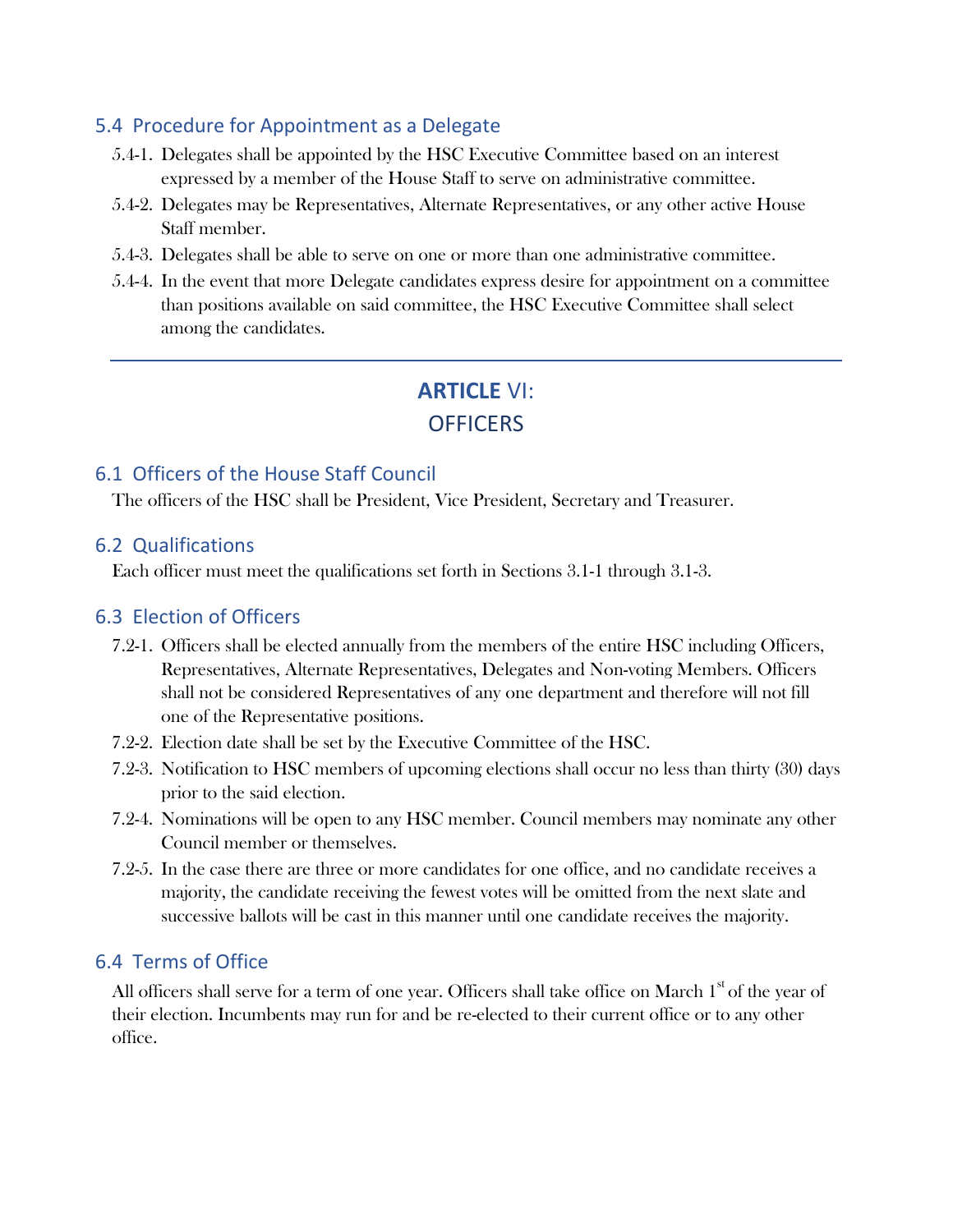#### <span id="page-8-0"></span>6.5 Vacancies

- 6.5-1. Vacancy of the office of President during the academic year shall be filled by the Vice President.
- 6.5-2. Vacancy of the office of Vice President during the academic year shall be filled by ballot of the current House Staff Council.
- 6.5-3. Vacancy of the office of Secretary shall be filled by appointment by the Executive Committee of the House Staff Council.
- 6.5-4. Vacancy of the office of Treasurer shall be filled by appointment by the Executive Committee of the House Staff Council.

## <span id="page-8-1"></span>6.6 Duties of Officers

#### *6.6-1 President*

The duties of President shall be to:

- Call, preside and be responsible for the agenda of all forums of the HSC.
- Serve as the Chairman of the Executive Committee.
- Serve as an Ex-Officio Member of all HSC committees without vote.
- Represent the views, policies, needs and grievances of the House Staff to the Administration.
- Be the spokesperson for the House Staff in its professional and public relations activities.

#### *6.6-2 Vice President*

The duties of the Vice President shall be to:

- In the absence of the President, the Vice President shall assume the duties and have the authority of the President.
- Be a member of the Executive Committee of the HSC.
- Act as liaison between the HSC Executive Committee and the other committees of the HSC. This includes receiving a report and/or minutes from the committees of the Council prior to each Executive Committee meeting and presenting a summary of these reports to the Executive Committee.
- Assume the position of Editor of the HSC newsletter.

#### *6.6-3 Secretary*

The duties of the Secretary shall be to:

- Be a member of the Executive Committee of the HSC.
- Keep accurate and complete minutes of the HSC forums and Executive Committee meetings.
- Attend to all correspondence, including announcements of the HSC forums and events.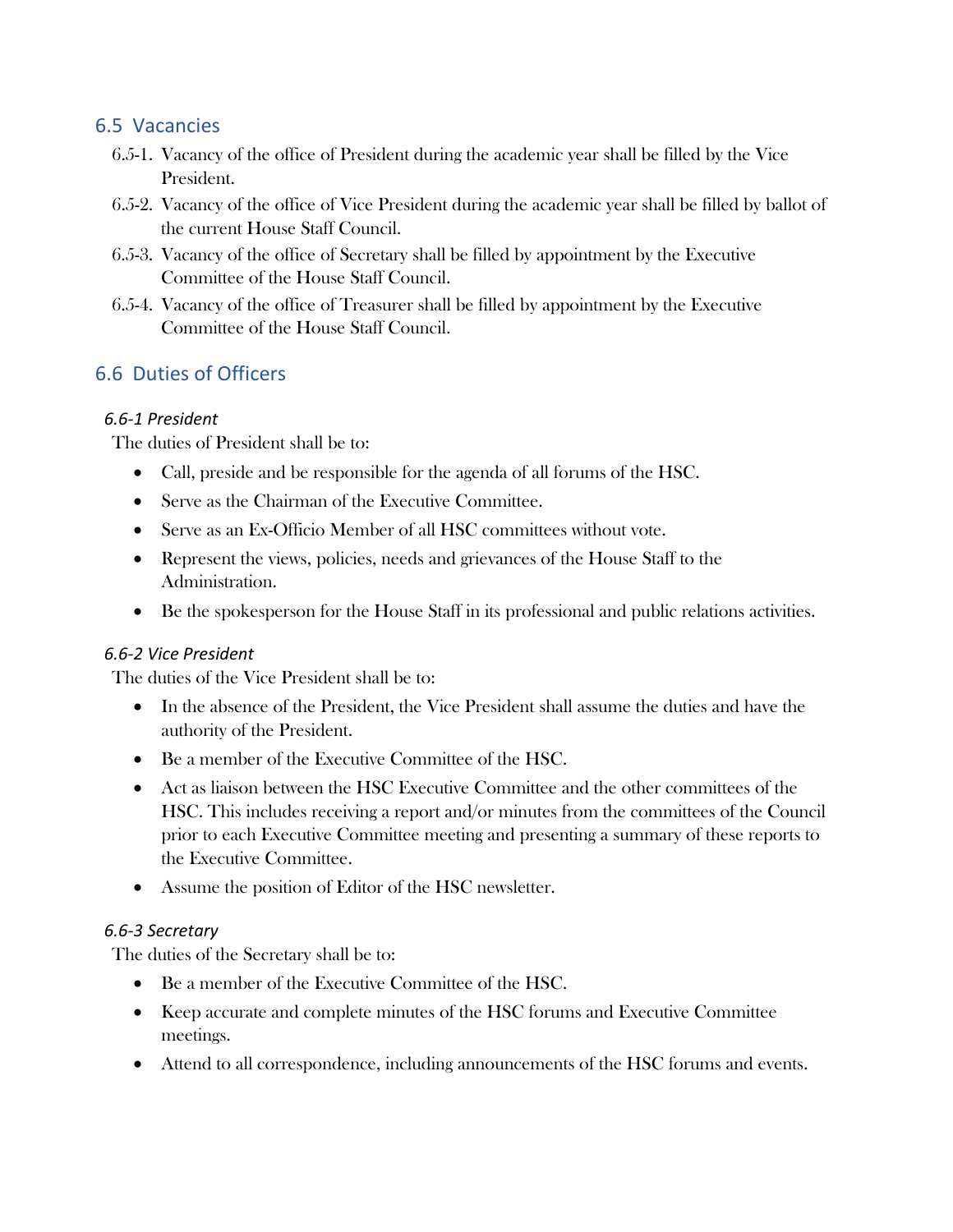#### *6.6-4 Treasurer*

The duties of the Treasurer shall be to:

- Be a member of the Executive Committee of the HSC.
- Keep accurate and complete record of all HSC incomes and expenses.
- Coordinate all fundraising efforts and clear all expenditures through the Executive Committee.
- Present quarterly and annual reports of the budget to the HSC at the forums and monthly reports to the Executive Committee.

#### <span id="page-9-0"></span>6.7 Prerogatives

The prerogative of officers shall be to vote on any issues that arise in HSC forums and to vote for officers in the annual election.

#### <span id="page-9-1"></span>6.8 Termination

- 6.8-1. Officers shall be immediately removed upon failure to meet the basic qualifications set forth in Sections 3.1-1 through 3.1-3.
- <span id="page-9-2"></span>6.8-2. Officers may be removed from office for failure to perform or unsatisfactorily perform their duties by two-third majority votes of the HSC.

## **ARTICLE** VII:

## **COMMITTEES**

#### <span id="page-9-3"></span>7.1 Executive Committee

#### *7.1-1 Composition*

The Executive Committee shall consist of officers of the HSC and up to 3 (three) members of the HSC as elected by a three-fourths majority vote of the Council.

#### *7.1-2 Duties*

The duties of the Executive Committee:

- Coordinate all administrative functions of the HSC.
- Receive and act upon committee reports.
- Represent the views, policies, needs and grievances of the House Staff to the Administration.
- Be a liaison between the House Staff and the Administration.
- Review and propose to the HSC amendments to these Bylaws.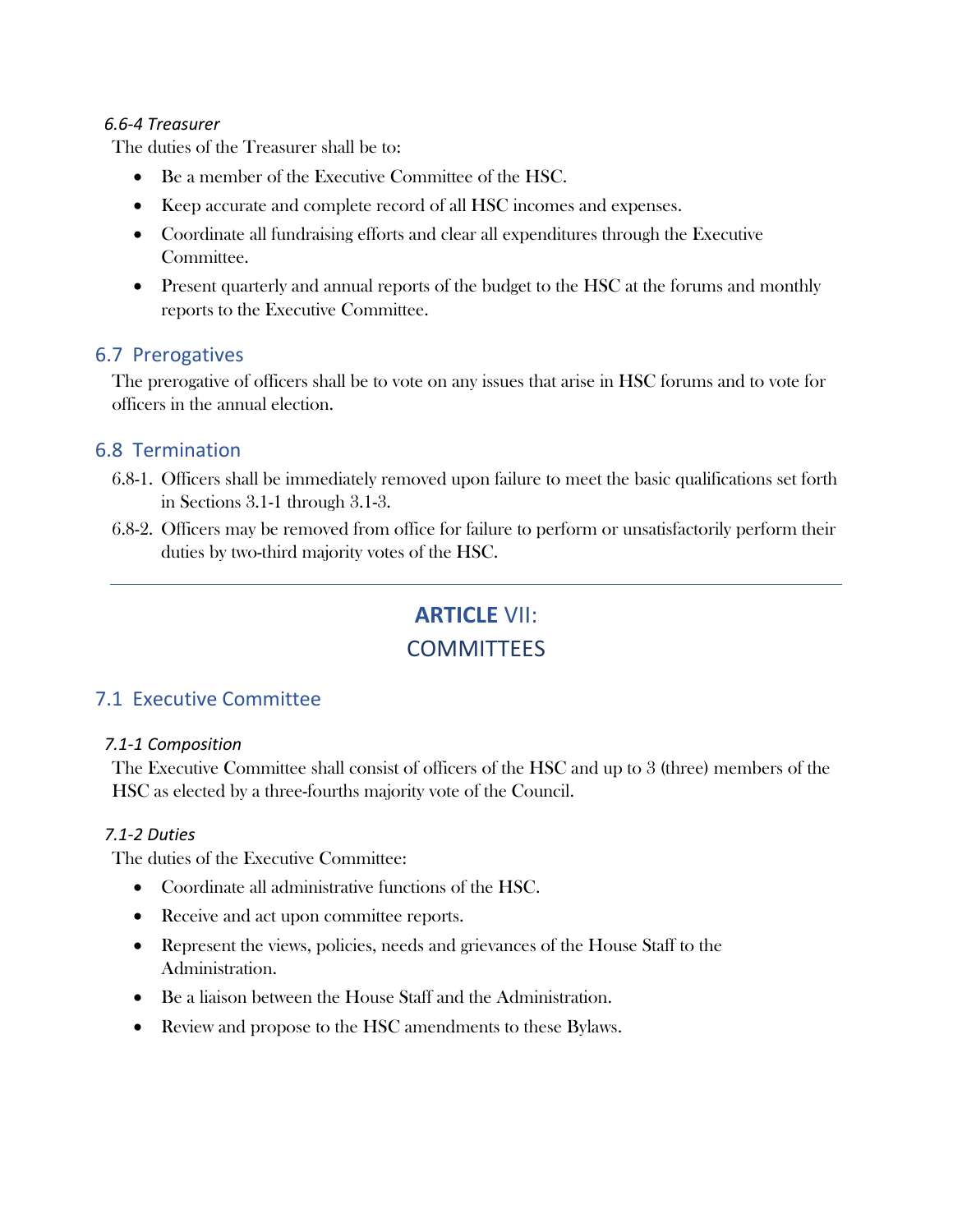#### *7.1-3 Meetings*

The Executive Committee will meet at a time and place decided upon by the members prior to each meeting. The Chairman will call other meetings as necessary.

#### <span id="page-10-0"></span>7.2 Other Committees

Other committees:

- 7.2-1. Shall be formed as needed by the HSC.
- 7.2-2. Committee members shall be appointed by the Executive Committee.
- 7.2-3. Each Committee Chairman shall contact the Vice President prior to each Executive Committee meeting to give a report, written and/or verbal, of the proceedings of their respective committee since the last General Council meeting.
- 7.2-4. At the time of formation of each committee, said committee will be designated as a standing committee or on-call committee.
- 7.2-5. Organization of each committee will be decided upon by its members.
- 7.2-6. Each committee will report to the Executive Committee and to the HSC at large.
- 7.2-7. Each committee shall maintain an accurate record of events that occur during committee meetings.
- 7.2-8. Upon formation of each committee, their name, purpose, designation of standing or on-call, and organizational structure shall be entered as an amendment to these Bylaws.
- <span id="page-10-1"></span>7.2-9. All committees will be reviewed on an annual basis by the Executive Committee. The Executive Committee will make recommendation in the form of proposed resolution to the HSC regarding the continuation or discontinuance of each committee.

# **ARTICLE** VIII: HOUSE STAFF COUNCIL MEETINGS

#### <span id="page-10-2"></span>8.Frequency of Meetings/Forums

House Staff Council Meetings will occur on a quarterly bases in the format of a forum. Forums may occur at more frequent intervals if deemed necessary by a member of the Executive Committee.

#### <span id="page-10-3"></span>8.2 Attendance

#### *8.2-1 Required Attendance*

The following shall be required to attend at least three-fourths of all standing meetings of House Staff Council.

- Officers of the HSC.
- Representatives of the HSC.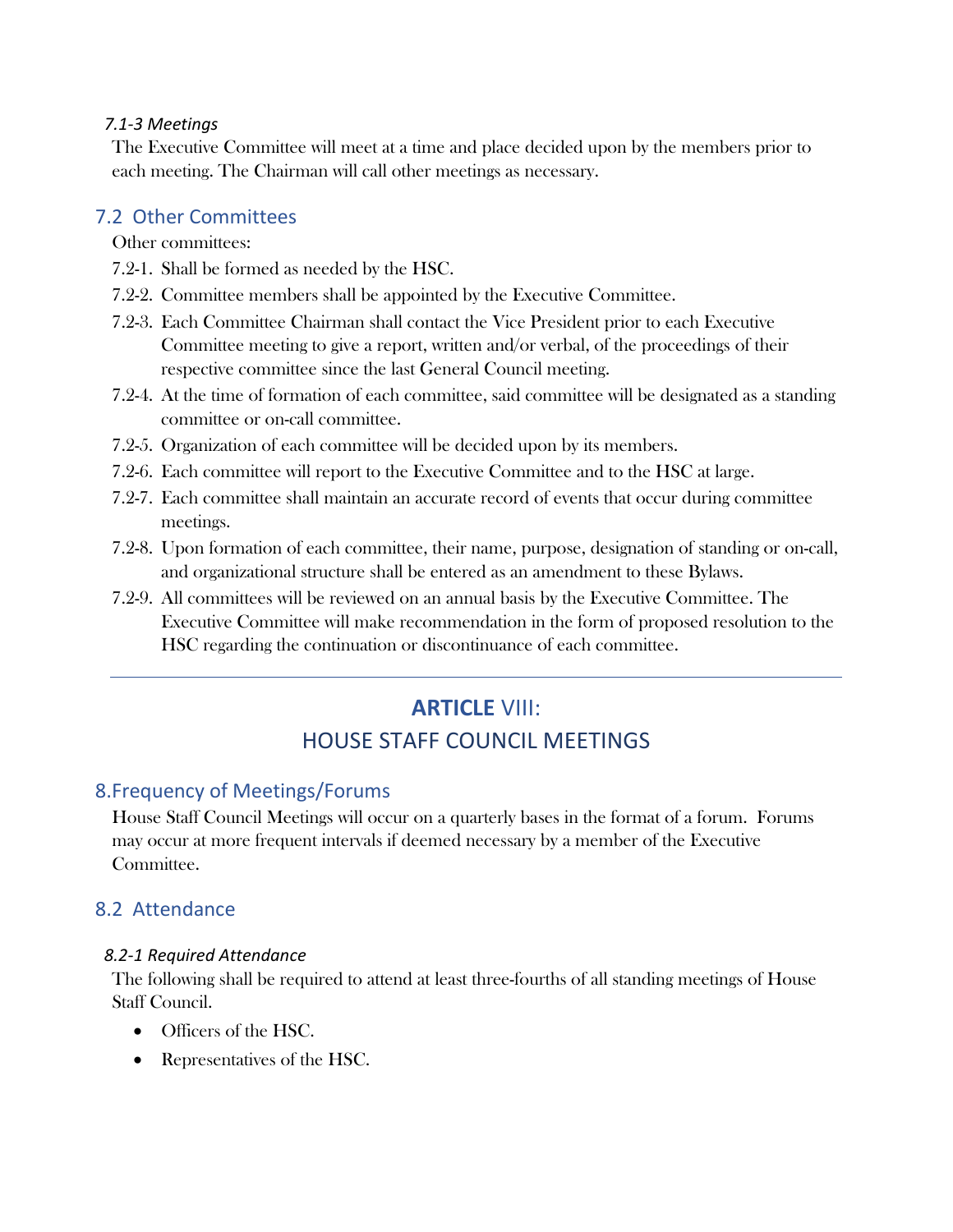• In the event that a Representative cannot attend the meeting, the Representative will notify the Alternate Representative who should plan to attend.

#### *8.2-2 Encouraged Attendance*

All other members of the House Staff are encouraged to attend as many meetings as possible; however, they will not be allowed to vote.

#### *8.2-3 Quorum and Voting*

- For purposes of voting, a quorum shall be declared when at least five Council representatives are present.
- <span id="page-11-0"></span>• Each Representative (or equivalent member) and each Officer shall have one and only one vote. In the event that a department chooses not to appoint the full complement of their allotted Representative slots, that department will forfeit the votes of those unfilled slots.

# **ARTICLE** IX: GENERAL PROVISIONS

#### <span id="page-11-1"></span>9.1 Role of Institutional Bylaws

The Bylaws which govern the Medical-Dental Staff through the Long School of Medicine (LSOM), University of Texas Health San Antonio, University Health System (UHS) and South Texas Veterans Health Care System (STVHCS) will supersede these Bylaws in the event of any discrepancy or conflict. If, however, this policy is deemed by the HSC to be detrimental to the House Staff, to patient care, to the organizational structure of the administrative bodies listed above, or to this organization, the HSC maintains the right to challenge the Administration on any of the conflicting policies and requests a fair hearing and appellate review of said policies.

#### <span id="page-11-2"></span>9.2 Other House Staff Council Member Duties

The duties of the HSC members shall in no way interfere with the duties each Council Member has to their departments or to their clinical duties.

#### <span id="page-11-3"></span>9.3 Bylaw Language

<span id="page-11-4"></span>Words used in these Bylaws shall be read as masculine or feminine gender and the singular or plural, as the context requires. The captions or headings in these Bylaws are for convenience only and are not intended to limit or define the scope of effect of any provision of these Bylaws.

# **ARTICLE** X: AMENDMENTS

These Bylaws may be amended, or repealed by the HSC provided that a notice of such proposed amendment or repeal is sent to all members of the HSC, and the members vote to adopt the proposed amendment or repeal. The notice shall include the exact wording of the proposed